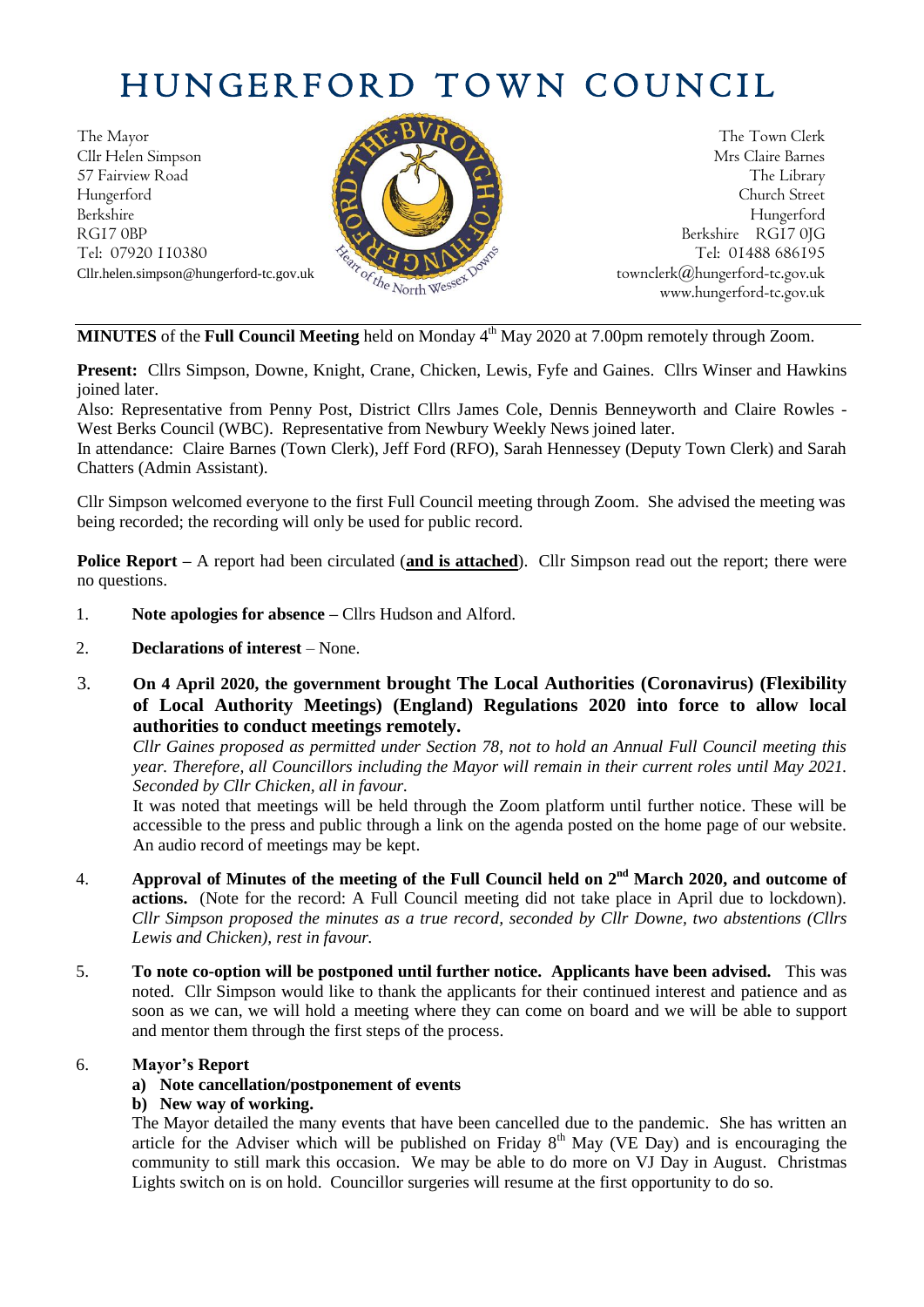She praised the organiser and volunteers of the Hungerford Self-Isolation group who have done an exceptional job in creating the group so quickly and for being so effective. Thanks to the Town Clerk and Cllr Downe for liaising with Boots and enabling prescriptions for the self-isolation group to be collected more efficiently. Thanks also to the many businesses and individuals in the town who are working very hard to keep the community safe, especially those who are shielding. The community of Hungerford is exceptional and the Mayor is very proud to represent the town and is honoured to serve the town for another year.

7. **District Councillor's Reports** – Dennis Benneyworth congratulated Cllr Simpson on continuing as Mayor for another year. He also thanked the community of Hungerford for rising to the challenge at this difficult time. He advised that WBC approved legislation last week so that public representation at WBC planning meetings will only be allowed in writing. The public can submit comments up to 500 words but will not be able to join Zoom meetings. The WBC annual meeting is on  $12<sup>th</sup>$  May at which the Chair and Vice Chair will be elected via Zoom. WBC has received a proportion of an extra £1.6billion from central government which will help to cover increasing costs, especially in adult social care. He has been working in conjunction with Hungerford Chamber of Commerce to ensure local businesses are able to access all available funds to help them to continue operating during and after the pandemic. The WBC Community Support Hub is doing great work, especially for those who are shielding. Weekly waste collection services are continuing, residents are asked to put their bins out by 6am. Talks are ongoing regarding re-opening the local Recycling centres. WBC has sent out an email regarding scams and this has been circulated to the local community by the HTC office via social media. With regard to public speaking at planning meetings, James Cole and Claire Rowles advised that it is not a statutory requirement for public to speak. They suggested that if there are any planning issues HTC councillors have concerns about, they should use the District Cllrs to be their voice.

Cllr Simpson thanked the District Cllrs for their hard work. She has been working with Claire Rowles to try and access funding for laptops to support families and pupils at Hungerford Primary School. CR will report back with any progress.

- 8. **Discuss and agree any change to the calendar of scheduled Full Council and Committee meetings.** *Cllr Downe proposed to continue to hold meetings as per the previously published calendar, seconded by Cllr Gaines, all in favour.*
- 9**. Hungerford 2036 –** A report had been circulated (**and is attached**). There were no questions arising from this report.
- 10. **Committee reports (no more than 3 minutes per report)**

**R&A (Cllr Simpson) –** The car park surface at the Croft Field Centre has been relaid; all council owned parks and buildings have been secured and regular checks are being undertaken; the grass is still being cut by our contractors; the allotments remain open within the parameters of government guidance.

**E&P (Cllr Gaines) – See attached report H&T (Cllr Knight) – See attached report F&GP (Cllr Winser) – See attached report**

- 11. **Finance – Cllr Winser**
	- **a) Propose authorisation of cheque run payments (circulated along with copies of invoices) retrospective for March of £24,360.44, and for April** - *Cllr Winser proposed the cheque run for March of £24,360.44, seconded by Cllr Simpson, two abstentions (Cllrs Crane and Chicken), rest in favour. Cllr Winser proposed the cheque run for April of £49,458.76, seconded by Cllr Simpson, all in favour.*
	- **b) Propose 31st March 2020 Final Budget/Actual accounts – refer to circulated Income/Expenditure Report** – Cllr Simpson feels it would be helpful to look at the budget more closely after period 9 in each year to see if there is the opportunity to do more projects that may have been postponed due to lack of finance. RFO advised the underspend will be brought back into the budget next year which will result in a lower precept. *Cllr Winser proposed the final budget/actual accounts with an underspend of £42,203, seconded by Cllr Gaines, all in favour.*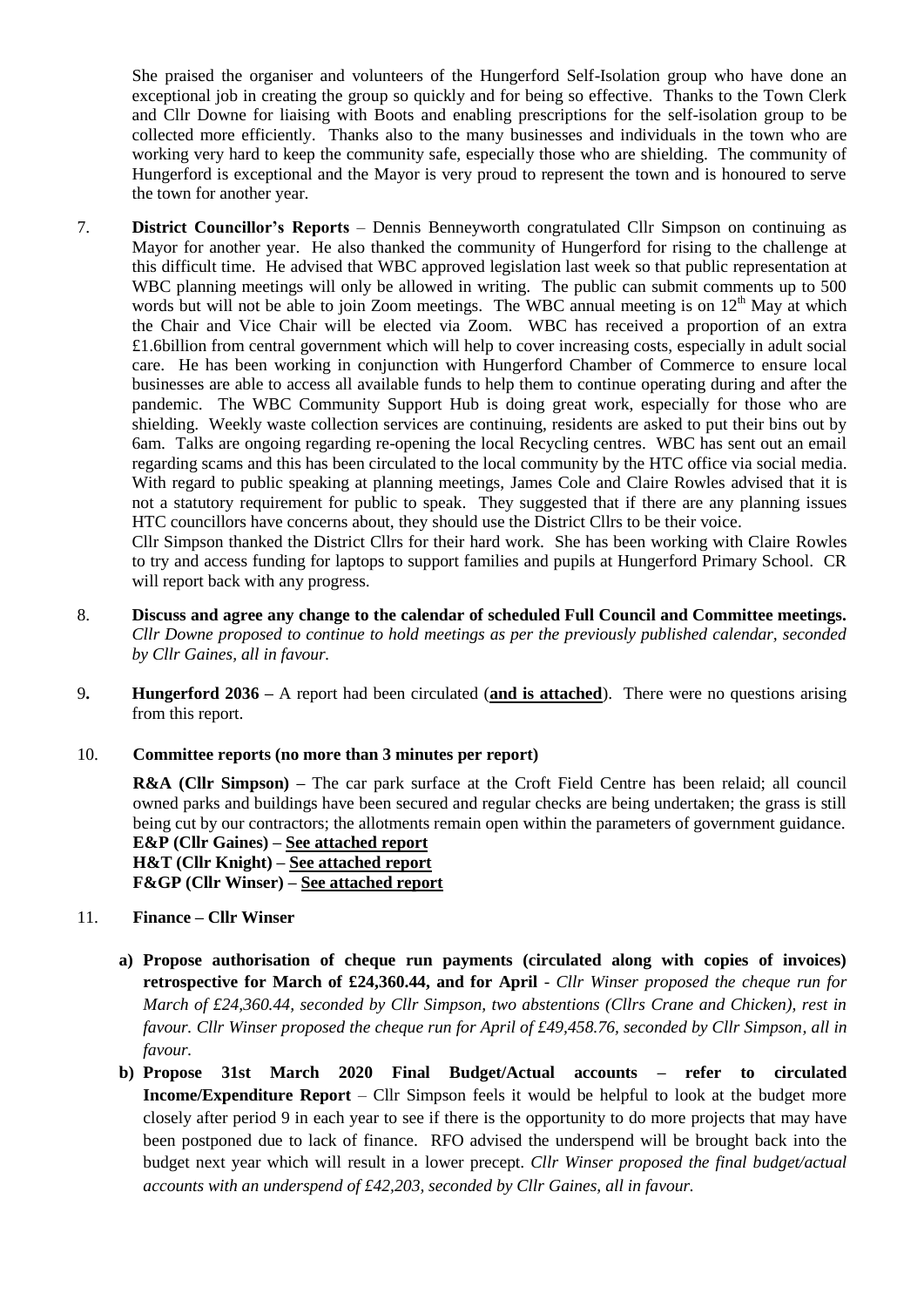- **c) Note the change in total assets to £838,655 as at 31st March 2020** *Cllr Simpson proposed the change in total assets, seconded by Cllr Knight, all in favour.*
- **d) Note the reduction of Newbury Building Society interest rate from 17th April 2020 from 1.1% to 0.6%** - This was noted.
- **e) Retrospective approval of a £30,000 increase of funds held by Newbury Building Society from Dec 2019** – *Cllr Simpson proposed the £30,000 increase of funds, seconded by Cllr Gaines, all in favour.*
- **f) Review the Annual Interim Internal Audit Report 2019/2020 and propose acceptance, and if available the Year End Final Report –** The RFO advised the issues that arose in the Internal Audit Report have been dealt with. The final audit has been done but no report has been received to date. *Cllr Winser proposed acceptance be deferred to F&GP committee, seconded by Cllr Simpson, all in favour.*
- **g) Delegate authority to F&GP for reinvestment of £85,000 held with Close Brothers Plc due for renewal in July 2020** – *Cllr Simpson proposed delegating authority for reinvestment to Town Clerk, RFO and Chair of F&GP, seconded by Cllr Knight, all in favour.*
- **h) Confirm arrangements for insurance cover in respect of all insured risks** (3-year agreement ends 2022) – Town Clerk is working on this and is waiting for a final premium. *Cllr Winser proposed this be deferred to F&GP committee, seconded by Cllr Simpson, all in favour.*
- **i) Retrospectively propose upgrading of 7 streetlights to LED for return to West Berks Councils ownership on both Tarrant's Hill and Atherton Road total cost £7253.52** – *Cllr Winser proposed upgrading of 7 streetlights, seconded by Cllr Gaines, all in favour.*

Cllr Simpson invited Cllr Hawkins to update FC on this year's Hungerford in Bloom competition. A lot of planning has gone on behind the scenes to ensure the competition will take place this year but it will be very different. Participants in each category will submit photographs for judging, there is a children's competition and HAHA will be involved. Thanks to Sarah Chatters for all her hard work on this.

## 12. **Propose acceptance of the following: -**

- **- Propose agreement of financial regulations** (refer to website) **–** These have been compared with the new version and no changes are recommended. *Cllr Winser proposed acceptance of financial regulations, seconded by Cllr Knight, all in favour.*
- **- Propose agreement of Standing Orders** (refer to website) **–** Consider adding an addendum noting the temporary overriding legislation. *Cllr Simpson proposed acceptance of the standing orders subject to addition of an addendum, seconded by Cllr Downe, all in favour.*
- **- Propose agreement of Code of Conduct** (refer to website) Consider adding temporary reference to virtual meetings. Town Clerk will draft a protocol for remote council meetings. *Cllr Simpson proposed this be deferred to F&GP committee, seconded by Cllr Gaines, all in favour.*
- **- Propose agreement of Co-option Policy** (refer to website) No changes recommended. *Cllr Simpson proposed acceptance of co-option policy, seconded by Cllr Winser, all in favour.*
- **- Propose agreement of HTC or staff subscriptions to other bodies; NALC etc.** (circulated) *Cllr Simpson proposed acceptance of subscriptions subject to the addition of the subscription to the GWW of £1,250 + VAT, seconded by Cllr Knight, all in favour.*
- **- Propose agreement of inventory of land and assets including buildings and office equipment**  (updated and circulated) – *Cllr Simpson proposed acceptance of the inventory, seconded by Cllr Gaines, all in favour.*

## 13. **Any other Reports (3 minutes each) not to include any proposals** – None.

The District Councillors and press left the meeting at this point at 8.32pm.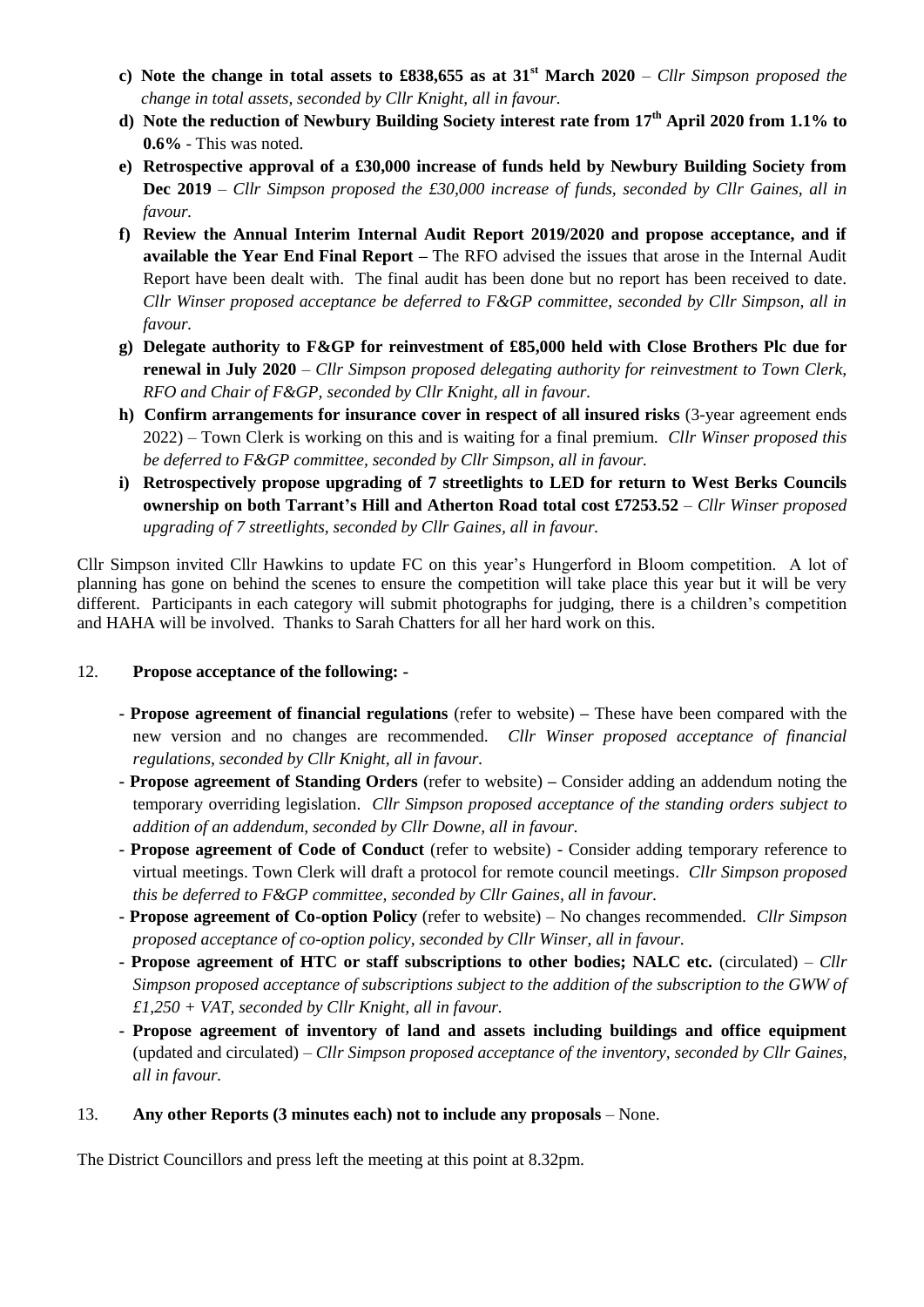## Confidential

The public and press may be excluded from the meeting on the grounds that publicity might be prejudicial to the public interest as per the Public Bodies (Admissions to Meetings) Act 1960.

- 14. **Retrospectively agree a 3-month rent payment holiday, subject to monthly review for two Organisations** *– Cllr Gaines proposed deferring this item pending Cllr Knight's further investigations into the requirements of both organisations and bringing back to F&GP committee, seconded by Cllr Simpson, all in favour.*
- 15. **Agree new staff contract for employee no.12** *– Cllr Simpson proposed the new staff contract for*

*employee no. 12, seconded by Cllr Gaines, all in favour.*

The meeting closed at 8.52 pm.

## **REPORTS**

# **HUNGERFORD TOWN COUNCIL MAY UPDATE FROM THE POLICE**

Due to COVID19 the last month has been a very different one for the Hungerford Neighbourhood Team. Not only are we having to make significant changes in our own personal/ family lives like the rest of the Country but we are also policing our community in ways which we have never done so before.

Since 23<sup>rd</sup> March the team have moved from Newbury Police Station and are temporarily based at Hungerford TRI Station. This is helping us to maintain social distance and limit the spread of COVID19 amongst our Police family, allowing us to maintain our resilience; keeping our communities safe and protecting the vulnerable

The Government made it very clear from the start:

STAY HOME. SAVE LIFES. PROTECT THE NHS.

As a team we have been out and about engaging with the public. Explaining the risk to health and encouraging compliance with the measures introduced by the Government to help reduce the transmission and spread of COVID19.

We have been given new powers under The Health Protection (Coronavirus) Regulations 2020, however where possible we want to achieve compliance without the need for enforcement. At the beginning we were providing support to our supermarkets during the panic buying of various essentials. This has now calmed and we have moved on to carrying out visits to those premises where breaches have been reported. We are also regularly conducting road checks in various locations to enquire as to whether drivers have reasonable excuse to leave home.

I am pleased to say that the majority of people are complying with the Governments restrictions. We know these are challenging times, but if we continue to work together we can beat this and get back to normal.

I would like to take the opportunity to thank Helen and the Town Council for providing the team with much needed hand sanitiser and for their continuous ongoing support.

We also wish to extend our thanks and appreciation to the community of Hungerford. How quickly the Hungerford Support Hub mobilised was proof of how resilient Hungerford can be during this unprecedented time of crisis.

In addition thank you to those that responded to Helen's requests on social media on our behalf for PPE. I am pleased to report we now have good supplies.

We are proud of our town and take pride in serving our community.

Crime this month is very low, however please keep reporting stuff to us - We sometimes find that news travels fast round a community, especially via various social media channels but if no one tells us, we don't know about it.

You can report online at [https://www.thamesvalley.police.uk](about:blank), but if it is urgent please continue to call on 101 (non-emergency) and 999 in an emergency.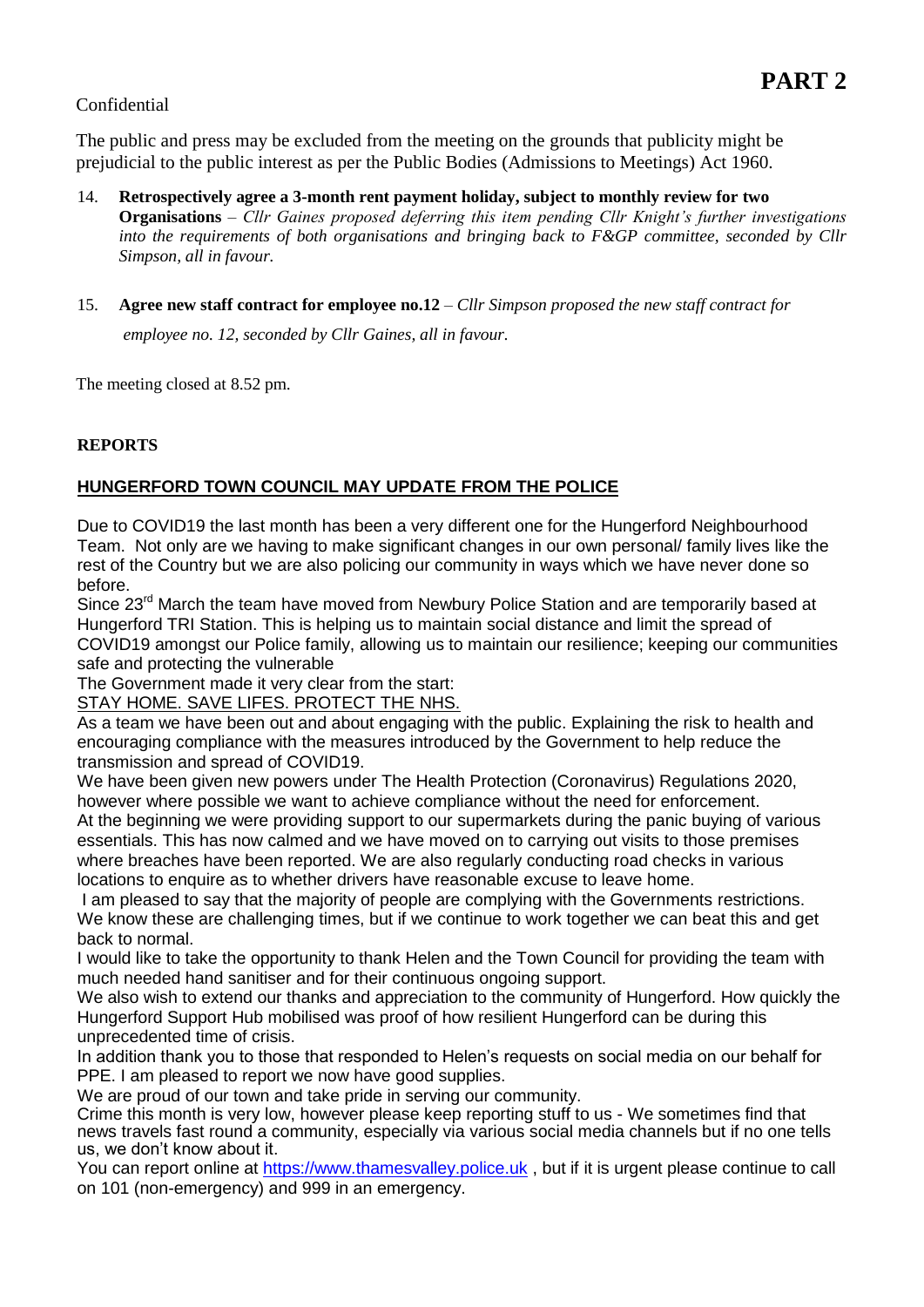## **REPORT FROM HUNGERFORD 2036**

Public Report

Report to: Full Council meeting 4th May 2020.

Agenda Item No 9: Report from Hungerford 2036

## Current Activities

Following the HELAA publication by WBC the H2036 project team has asked all site promoters to respond with further information. Initially this was requested by end April but then extended to end May due to the Covid-19 events. The promoters have been asked:-

1. How their site(s) will help achieve the Hungerford 2036 Neighbourhood Plan Objectives and

2. How the site(s) meet the H2036 Site Assessment Criteria

3. If they have an outline master plan for their site(s) including proposed access.

We have requested (and they have agreed) that WBC conduct HELAA-type assessments of the additional sites North of the A4 submitted after the HELAA publication – now known as HUNNDP A/B/C. Given Covid-19 we are enquiring when this will happen.

We had anticipated starting work with the external consultant on the site assessment work with a sites visit on 1st April but this was deferred until lockdown conditions allow.

WBC Local Plan to 2036 Progress

WBC have published a revised timetable for their 2036 Local Plan Review during April This will mean that the H2036 Plan is unlikely to be able to be completed before the end of 2021 or later.

As far as we are aware there is still no firm guidance from central government on housing numbers for West Berkshire and as a result no information for WB Neighbourhood Plan groups. Signed: John Downe, Joint Chair H2036, 30/4/2020.

# **ENVIRONMENT AND PLANNING REPORT TO TOWN COUNCIL 4TH May 2020**

There were Five planning applications in the E & P meeting on 14th April 2020

a) 20/00574/HOUSE

Eddington Mill House, Upper Eddington New oak framed store/workshop outbuilding. No Objection.

b) 20/00612/FULD

Riverbend, Upper Eddington – Mr and Mrs Denny Section 73 Variation of condition (2) plans of approved 18/02374/FULD – Strongly Object to any changes to the original approved planning application

c) 20/00651/FUL Plume of Feathers Inn, Hungerford - Proposed glazed pergola. No Objection

d) 20/00564/HOUSE 1 Down View, Park Street, Hungerford – Proposed two storey rear extension. No Objection.

e) 20/00731/HOUSE 13 Bridge Street, Hungerford – New timber frame garden building. No Objection.

5. Case Officers Reports – These were read out and noted.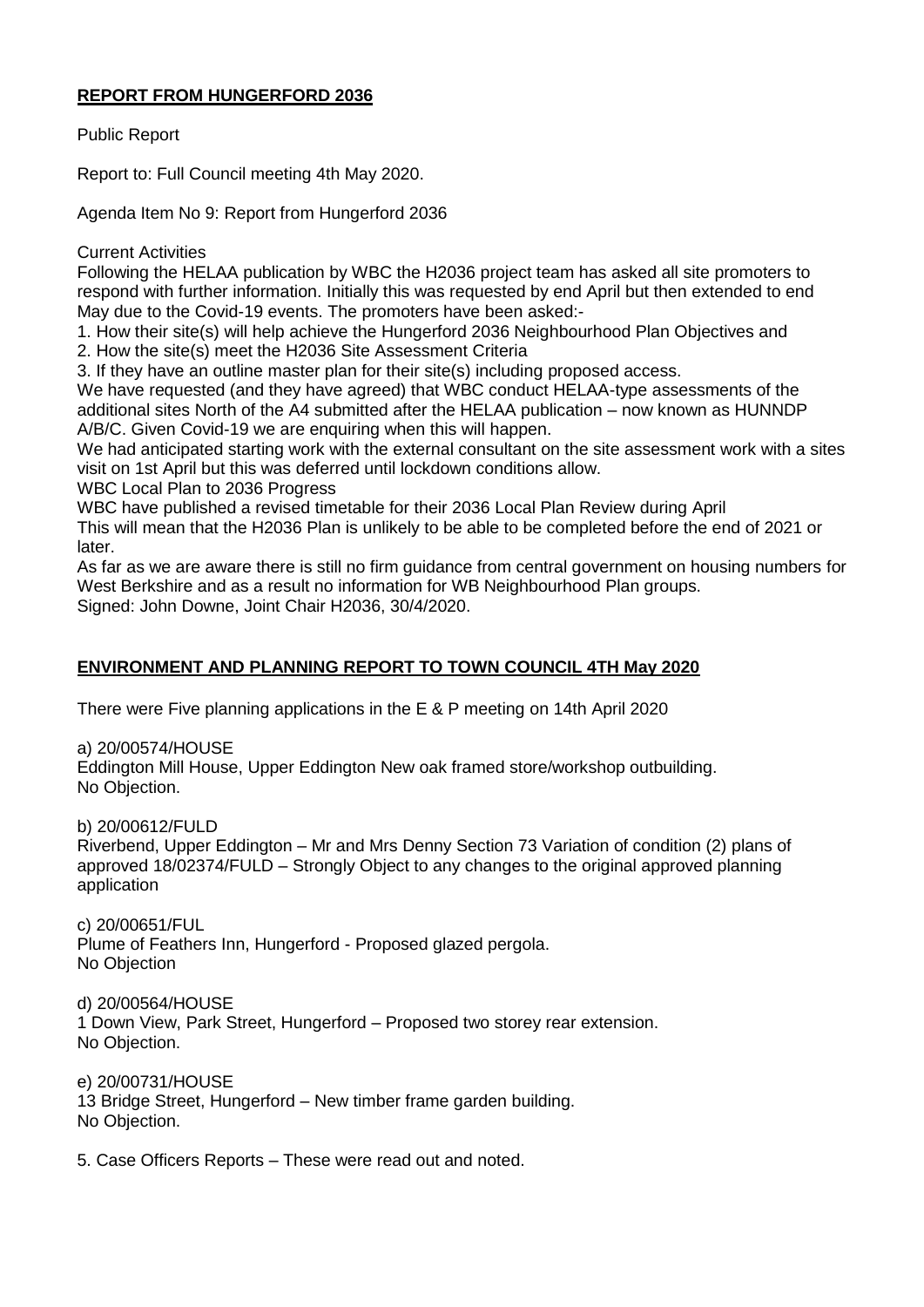Before the meeting closed, Cllr Simpson asked for clarification from the District Councillors regarding the process for future Western Area Planning committee meetings. District Councillor Rowles advised that WBC is expecting to receive guidance this week and she will update us once the guidance has been received.

Cllr Gaines Chair E&P 28th April 2020

## **H&T Report For Main Town Council meeting**

Keith Knight – Deputy Chairman 4th May 2020

Last Meeting held on 27th January 2020

No more meetings have taken place since the Covid 19 lockdown next scheduled meeting via Zoom will be held on 26th May.

Smarten Up Hungerford.

The committee agreed to re-visit their request for funding once John Wilmott had costed what was required. Still not been received from John Wilmott.

#### Update on Pigeons

The committee agreed to set up a working party comprised of Cllrs. Fyfe, Downe, Chicken and 1 member of the public. Will report back to full council later in the year.

Station Road Car Park

Barriers now installed ongoing issue with the access for the 3 Swans deliveries (disagreement with parties regarding access from Park St interpretation of the deeds as whether 3 Swans have access rights. Due to Covid 19 the barriers are permanently in the upright position situation to be reviewed once the 3 Swans opens again.

Additional parking bays in Atherton Crescent **Ongoing** 

Footpath improvement scheme in Station Road

Met with West Berkshire Highways department to discuss the plans which will see the widening of the footpath next to the former police station. The road will remain the same width so access by HGVs will not improve. Delayed due to Covid 19

Tennis Club Noticeboard

The tennis club would like to put up a sign under the Railway bridge. We approved at committee, subject to space being available.

Christmas Light Debrief and working party

It was agreed to set up a working party comprised of Cllrs Chicken, Hawkins, R Ballard and S **Chatters** 

## FINANCE & GENERAL PURPOSE COMMITTEE REPORT TO TOWN COUNCIL 4TH MAY 2020 APRIL 2019 – MARCH 2020 ANNUAL INCOME & EXPENDITURE REPORT

At year end there was an underspend of £42,203 to budget, the most notable savings by Cost Centre are as follows;

Admin - £8,849 underbudget

Although overspent on Salaries by £1,665 we had the benefit of £5,000 Business Rates not paid and reversed by £2500 from last year.